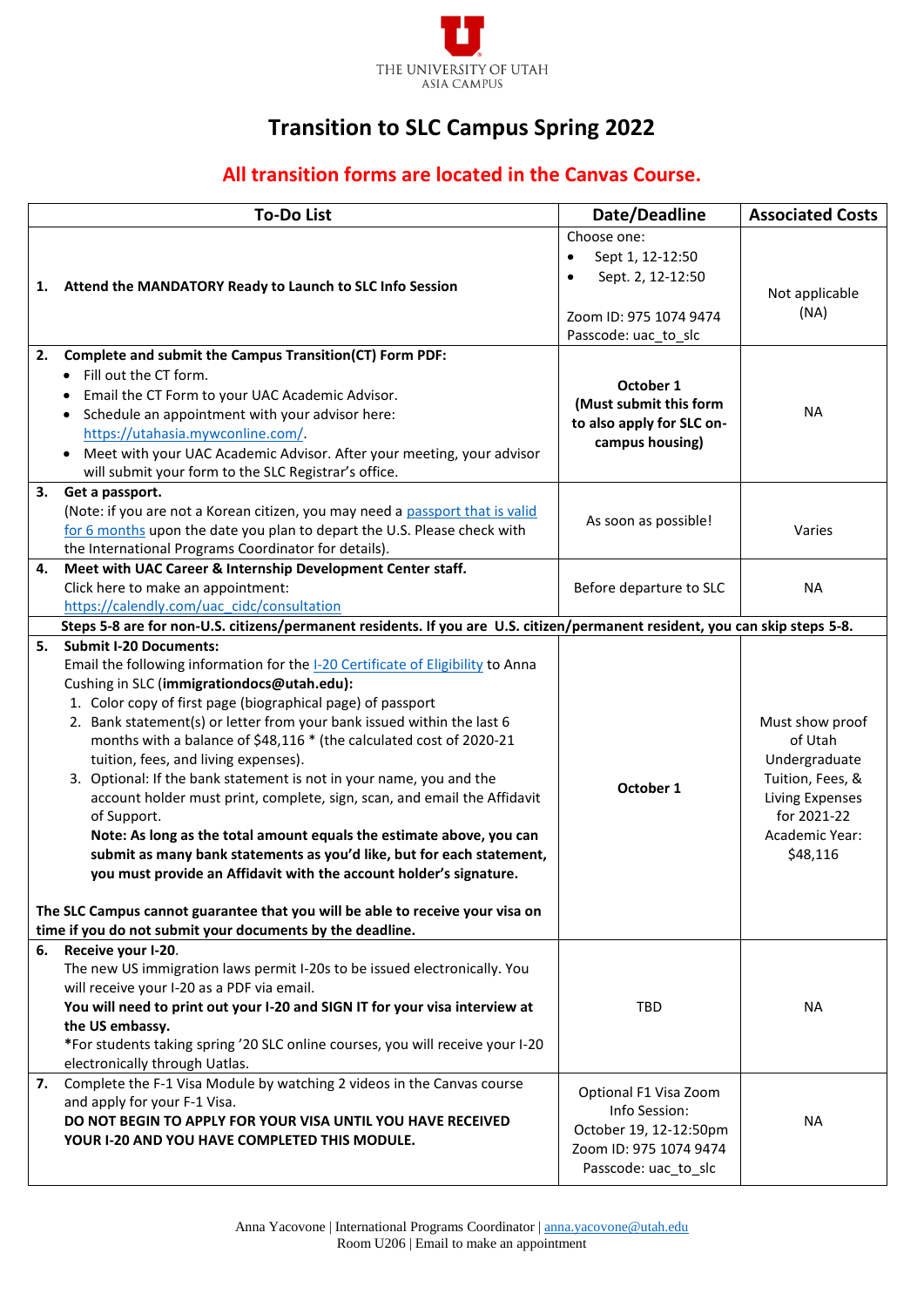## THE UNIVERSITY OF UTAH **ASIA CAMPUS**

| 8. | Apply for an F-1 Visa. Refer to F-1 Visa check list.                                                                                                                                                                                                                                                                                                                                                                                                                                                                                                                                           | You cannot apply for<br>your visa more than 120<br>days before your program<br>start date.                                                                                                                                                               | Non-refundable<br>SEVIS fee: \$350<br>non-refundable EFT<br>Visa fee: \$160<br>Do not pay these fees<br>unless you are 100%<br>certain that you will<br>travel to the SLC<br>campus.                            |
|----|------------------------------------------------------------------------------------------------------------------------------------------------------------------------------------------------------------------------------------------------------------------------------------------------------------------------------------------------------------------------------------------------------------------------------------------------------------------------------------------------------------------------------------------------------------------------------------------------|----------------------------------------------------------------------------------------------------------------------------------------------------------------------------------------------------------------------------------------------------------|-----------------------------------------------------------------------------------------------------------------------------------------------------------------------------------------------------------------|
| 9. | Complete the Intercultural Development Inventory.<br>This is a 50 item cross-cultural assessment that measures how you orient<br>yourself to cultural differences and similarities.                                                                                                                                                                                                                                                                                                                                                                                                            | October 22<br>You will receive the<br>survey code after Oct. 1                                                                                                                                                                                           | <b>NA</b>                                                                                                                                                                                                       |
|    | 10. Apply for SLC-Bound Scholarships. These scholarships are competitive and<br>are creative-based. Students should plan accordingly, as submissions are<br>evaluated on quality of submissions and time invested in the creative<br>projects.                                                                                                                                                                                                                                                                                                                                                 | Workshop: TBD<br>Deadline: November<br>2021 (check Canvas for<br>updates)                                                                                                                                                                                |                                                                                                                                                                                                                 |
|    | 11. Apply for on-campus housing. Review the Application & Reservation Process<br>webpage here.<br>Housing payments are included on your tuition bill.<br><b>Housing Coordinators:</b><br>1. David Ko (dko@housing.utah.edu)<br>2. Laure Tanager (Itanager@housing.utah.edu)<br>General inquiries: info@housing.utah.edu                                                                                                                                                                                                                                                                        | <b>Application opens early</b><br><b>November</b><br>(You must turn in your Campus<br>Transition form in order to apply for<br>SLC Housing)<br><b>Optional Housing Zoom</b><br>Q&A: October 14, 8:30am<br>Zoom ID: 952 8019 2419<br>Passcode: slchousing | Non-refundable<br>application fee:<br>\$130<br>Students who are<br>able to select a<br>room when applying<br>will be required to<br>pay the \$200<br>reservation fee<br>within 72 hours of<br>selecting a room. |
|    | 12. Connect with your SLC Campus Academic Advisor. Ask about courses you<br>may need to take, academic opportunities in the department, and more.<br>• Civil Engineering: Wendy McKenney wendy.mckenney@utah.edu<br>· Electrical Engineering: jessica.hernandez@utah.edu<br>• Computer Engineering: Maria.theisen@utah.edu<br>• Communication: comm-advisor@utah.edu<br>• Film & Media Arts: advisor@finearts.utah.edu<br>· Psychology: Kate Barron kate.barron@psych.utah.edu<br>· Urban Ecology: Emi Ata'ata eataata@arch.utah.edu<br>• Leadership Studies: Melanie Lee melanie.lee@utah.edu | Before registering for<br>classes                                                                                                                                                                                                                        | <b>NA</b>                                                                                                                                                                                                       |
|    | 13. Register for classes at the SLC campus. Your registration date and time will<br>depend on your class rank and credit hours. Refer to the Canvas module on<br>registering.<br>Note: Your CIS location status has to be switched from "UAC" to "SLC". To<br>complete this step, you must complete and submit your Campus Transition<br>form (see step 2).                                                                                                                                                                                                                                    | Registration window<br>opens November 4                                                                                                                                                                                                                  | <b>NA</b>                                                                                                                                                                                                       |
|    | 14. Review Module 9: All About Culture & Social Identities                                                                                                                                                                                                                                                                                                                                                                                                                                                                                                                                     | <b>TBD</b><br>Check Canvas and email<br>updates                                                                                                                                                                                                          | <b>NA</b>                                                                                                                                                                                                       |
|    | 15. Attend a REQUIRED pre-departure orientation.                                                                                                                                                                                                                                                                                                                                                                                                                                                                                                                                               | Choose one:<br>December 8,<br>$\bullet$<br>$10am - 1pm$<br>December 9,<br>$\bullet$<br>$4pm-7pm$                                                                                                                                                         | <b>NA</b>                                                                                                                                                                                                       |